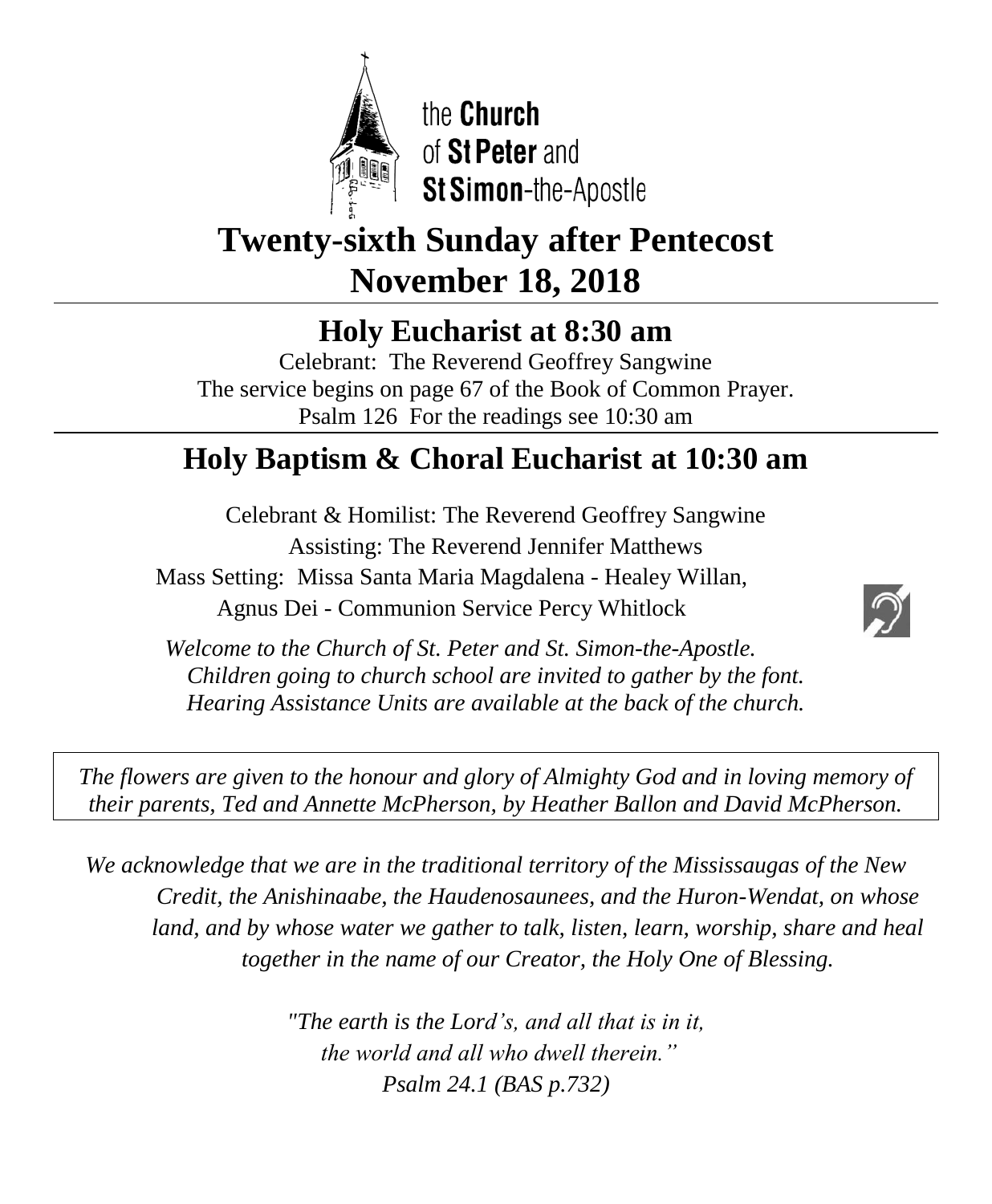## **Gathering of the Community**

**Hymn 328** *Lo, God Is Here! Let Us Adore* ST CATHERINE

*Celebrant* The grace of our Lord Jesus Christ, and the love of God, and the fellowship of the Holy Spirit, be with you all. *All* **And with thy spirit.**

*Celebrant* Almighty God,

# *All* **unto whom all hearts be open, all desires known,**

**and from whom no secrets are hid: cleanse the thoughts of our hearts by the inspiration of thy Holy Spirit,**

- **that we may perfectly love thee, and worthily magnify thy holy name; through Christ our Lord. Amen.**
- *Celebrant* Our Lord Jesus Christ said: hear, O Israel, the Lord our God is one Lord; and thou shalt love the Lord thy God with all thy heart, and with all thy soul, and with all thy mind, and with all thy strength. This is the first and great commandment.

And the second is like unto it: thou shalt love thy neighbour as thyself. On these two commandments hang all the law and the prophets.

*All* **Lord have mercy upon us, and write both these thy laws** CP 677 **in our hearts, we beseech thee.**

**Gloria** MERBECKE

| Celebrant | Glory be to God on high,                                            |
|-----------|---------------------------------------------------------------------|
| All       | and in earth peace, good will towards all.                          |
|           | We praise thee, we bless thee, we worship thee, we glorify thee,    |
|           | we give thanks to thee for thy great glory,                         |
|           | O Lord God, heavenly king, God the Father almighty.                 |
|           | O Lord, the only-begotten Son, Jesus Christ;                        |
|           | O Lord God, Lamb of God, Son of the Father,                         |
|           | that takest away the sin of the world, have mercy upon us.          |
|           | Thou that takest away the sin of the world, receive our prayer.     |
|           | Thou that sittest at the right hand of God the Father,              |
|           | have mercy upon us. For thou only art holy; thou only art the Lord; |
|           | thou only, O Christ, with the Holy Ghost,                           |
|           | art most high in the glory of God the Father. Amen.                 |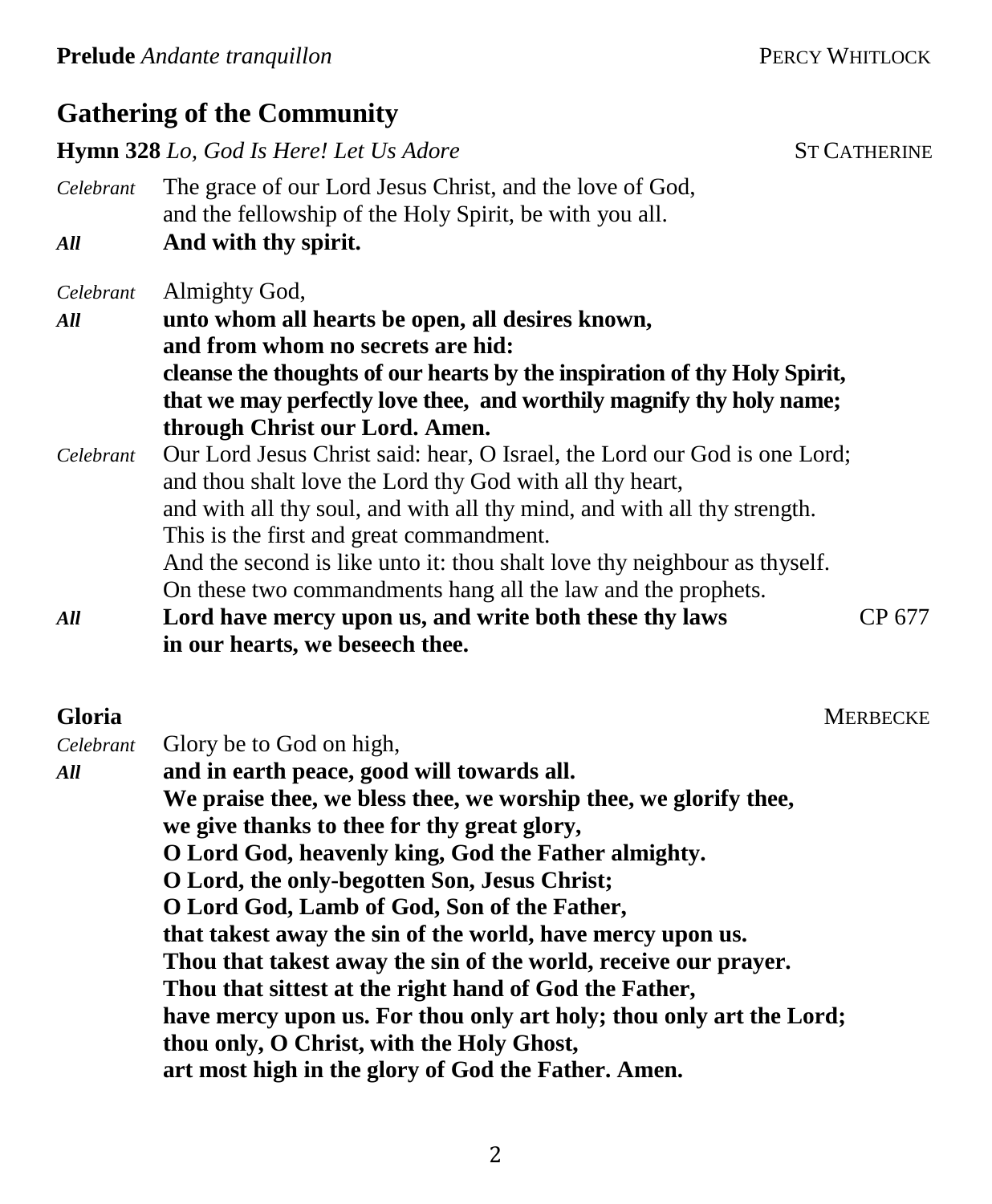### **Collect of the Day**

*Celebrant* Almighty God, who sent thy Son Jesus Christ to be the light of the world. Free us from all that darkens and ensnares us, and bring us to eternal light and joy; through the power of him who is alive and reigns with thee and the Holy Spirit, one God, now and for ever. **Amen.**

# **Proclamation of the Word**

**Old Testament Lesson** *Daniel 7.9-14**Read by Daphne Harris*

*Reader* The Old Testament Lesson is written in the  $7<sup>th</sup>$  chapter of the Book of Daniel, beginning at the 9<sup>th</sup> verse.

As I watched, thrones were set in place, and an Ancient One took his throne; his clothing was white as snow, and the hair of his head like pure wool; his throne was fiery flames, and its wheels were burning fire. A stream of fire issued and flowed out from his presence. A thousand thousand served him, and ten thousand times ten thousand stood attending him. The court sat in judgement, and the books were opened. I watched then because of the noise of the arrogant words that the horn was speaking. And as I watched, the beast was put to death, and its body destroyed and given over to be burned with fire. As for the rest of the beasts, their dominion was taken away, but their lives were prolonged for a season and a time. As I watched in the night visions, I saw one like a human being coming with the clouds of heaven. And he came to the Ancient One and was presented before him. To him was given dominion and glory and kingship, that all peoples, nations, and languages should serve him. His dominion is an everlasting dominion that shall not pass away, and his kingship is one that shall never be destroyed.

*Reader* The word of the Lord. *All* **Thanks be to God.**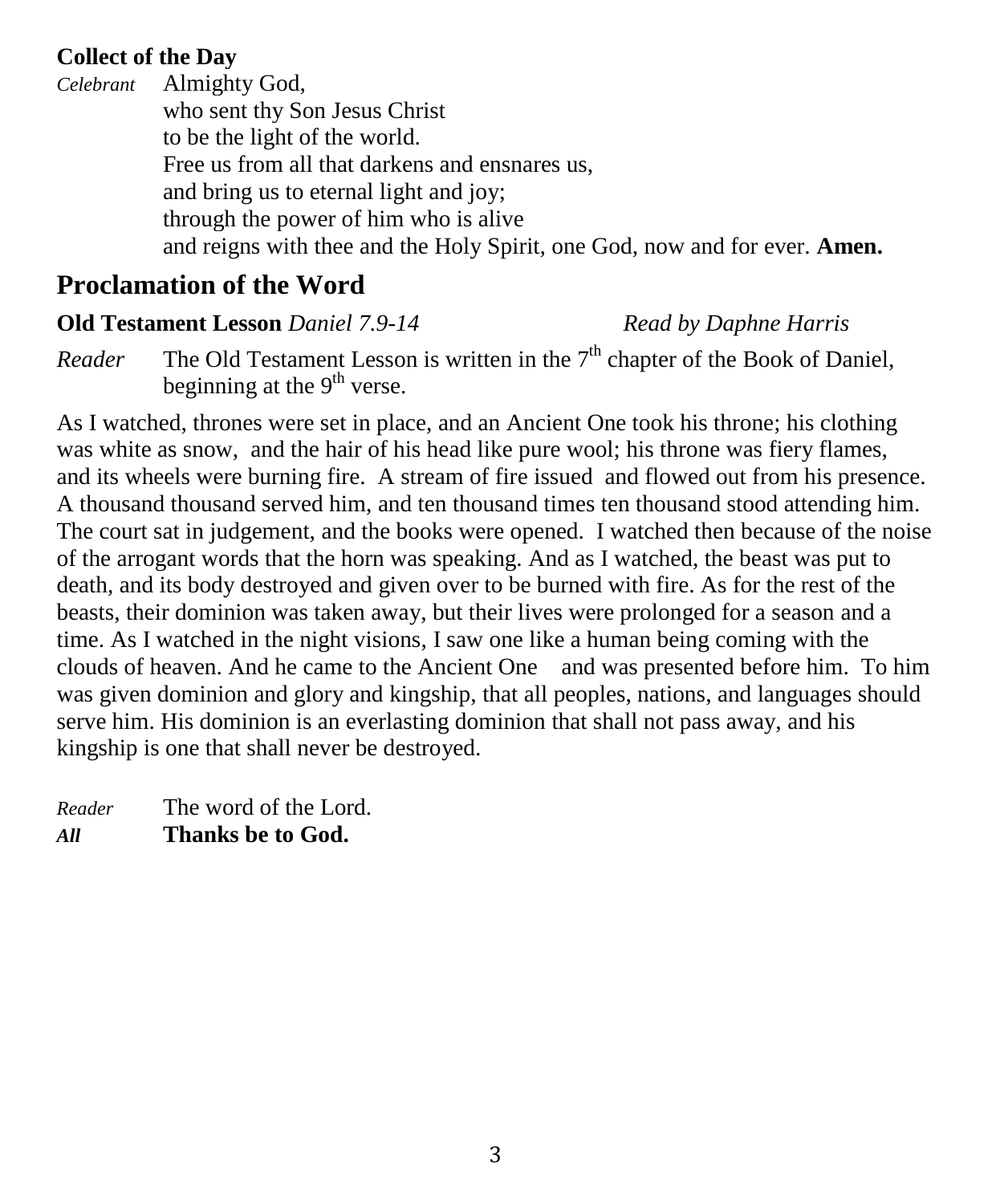#### **Psalm 126**

*Sung by all*. *You are invited to remain seated.*



1 When the Lord restored the / fortunes of / Zion, // then were / we like / those who / dream.

2 Then was our mouth / filled with / laughter // and our / tongue with / songs of / joy.

3 Then said they a/mong the / nations, // /The / Lord **·** has done / great things / for them./

4 The Lord has indeed done / great things / for us, // and / therefore / we re/joiced.

5 Restore again our / fortunes, O / Lord, // as the / river beds / of the / desert.

6 Those who / sow in / tears // shall / reap with / songs of / joy.

7 *(2nd part)* Those who go out weeping, / bearing the / seed, // will come back with shouts of joy, / bearing their / sheaves / with them.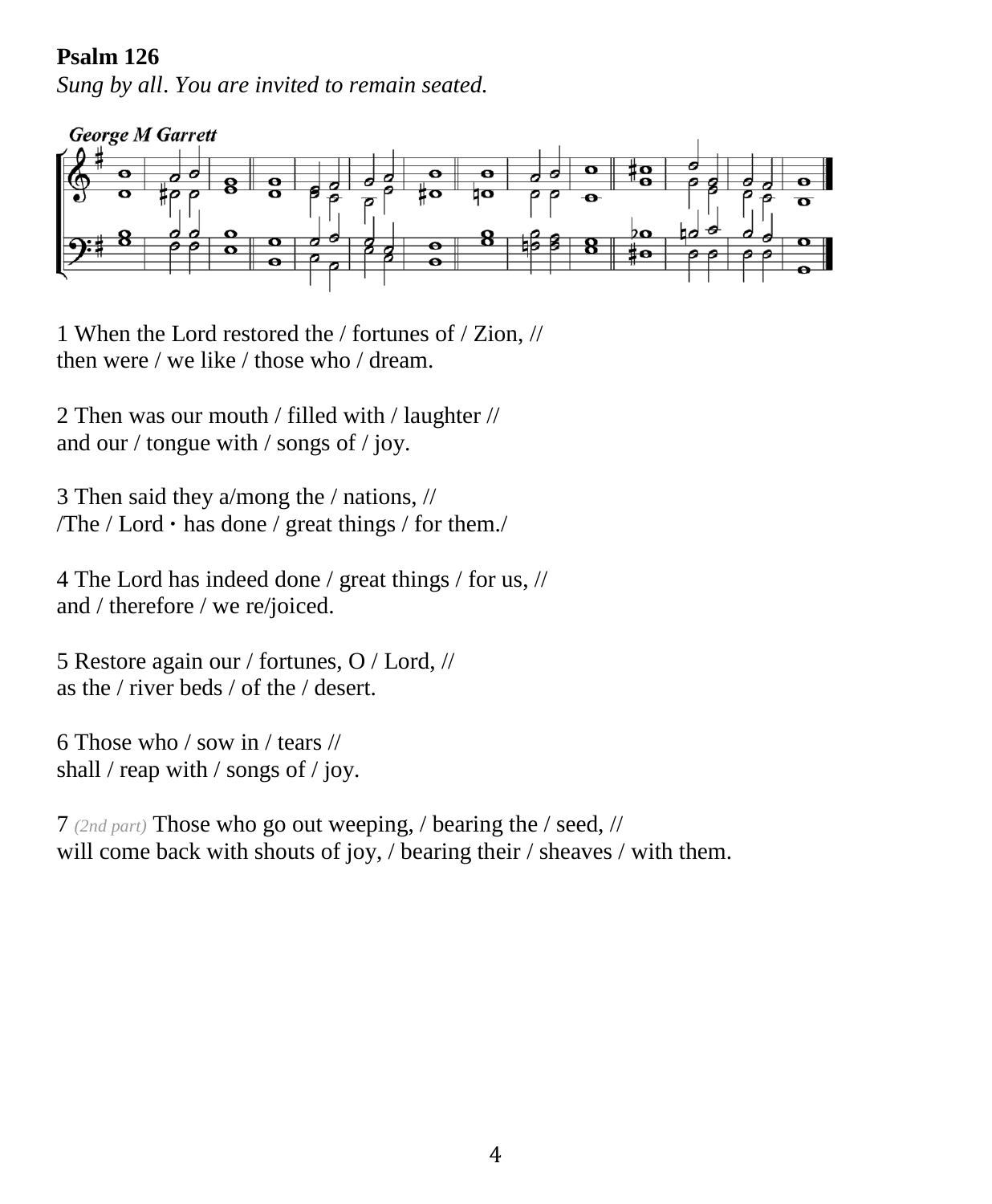#### **Epistle** *Hebrews 10.11–14, (15–18), 19–25 Read by Carol Peck*

*Reader* The Epistle is written in the  $10<sup>h</sup>$  chapter of the 1<sup>st</sup> letter to the Hebrews, beginning at the  $11<sup>th</sup>$  verse.

And every priest stands day after day at his service, offering again and again the same sacrifices that can never take away sins. But when Christ had offered for all time a single sacrifice for sins, 'he sat down at the right hand of God', and since then has been waiting 'until his enemies would be made a footstool for his feet.' For by a single offering he has perfected for all time those who are sanctified. And the Holy Spirit also testifies to us, for after saying,

'This is the covenant that I will make with them

after those days, says the Lord:

I will put my laws in their hearts,

and I will write them on their minds',

he also adds,

'I will remember their sins and their lawless deeds no more.'

Where there is forgiveness of these, there is no longer any offering for sin.

Therefore, my friends, since we have confidence to enter the sanctuary by the blood of Jesus, by the new and living way that he opened for us through the curtain (that is, through his flesh), and since we have a great priest over the house of God, let us approach with a true heart in full assurance of faith, with our hearts sprinkled clean from an evil conscience and our bodies washed with pure water. Let us hold fast to the confession of our hope without wavering, for he who has promised is faithful. And let us consider how to provoke one another to love and good deeds, not neglecting to meet together, as is the habit of some, but encouraging one another, and all the more as you see the Day approaching.

*Reader* The word of the Lord. *All* **Thanks be to God.**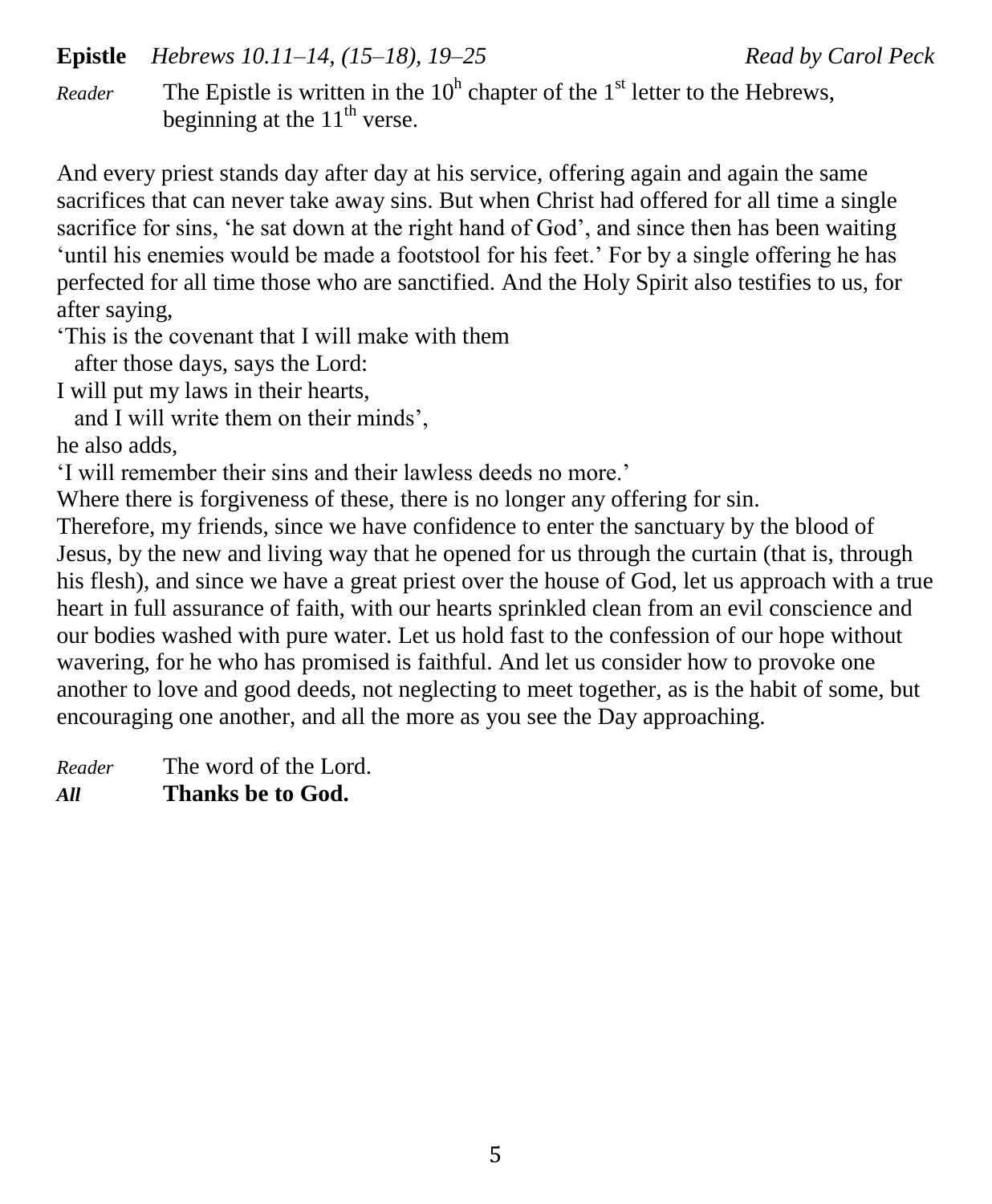### **Hymn 711** *Alleluia*

**Gospel** *Mark 13.1–8 Gospeller* The Lord be with you. *All* **And with thy spirit.** *Gospeller* The Holy Gospel is written in the 13<sup>th</sup> chapter of the Gospel according to St. Mark, beginning at the  $1<sup>st</sup>$  verse.

*All* **Glory be to thee, O Lord.**

As he came out of the temple, one of his disciples said to him, 'Look, Teacher, what large stones and what large buildings!' Then Jesus asked him, 'Do you see these great buildings? Not one stone will be left here upon another; all will be thrown down.' When he was sitting on the Mount of Olives opposite the temple, Peter, James, John, and Andrew asked him privately, 'Tell us, when will this be, and what will be the sign that all these things are about to be accomplished?' Then Jesus began to say to them, 'Beware that no one leads you astray. Many will come in my name and say, "I am he!" and they will lead many astray. When you hear of wars and rumours of wars, do not be alarmed; this must take place, but the end is still to come. For nation will rise against nation, and kingdom against kingdom; there will be earthquakes in various places; there will be famines. This is but the beginning of the birth pangs.

*Gospeller* The Gospel of Christ. *All* **Praise be to thee, O Christ.**

**Homily**

**Prayers of the People** *Please kneel or stand, as able. Led by Ian Corlett*

| Leader | Let us pray to the Source of all love and life saying,                             |
|--------|------------------------------------------------------------------------------------|
|        | "Lord, hear our prayer".                                                           |
|        | We pray for the peace of the world:                                                |
|        | the Lord grant that we may live together in justice and faith.                     |
| All    | Lord, hear our prayer.                                                             |
| Leader | We pray for the Church: for Colin and Andrew our bishops, for the outreach         |
|        | ministries of Trinity Aurora, Trinity Barrie and Trinity Bradford; in the Anglican |
|        | Cycle of Prayer for the Diocese of Bermuda, and in our parish for Mary Martin      |
|        | and Malcolm Jackson, Carol Matthew, Neil Mckeown and Martha McLean;                |
|        | that all who call themselves Christians may seek the mind of Christ.               |
| All    | Lord, hear our prayer.                                                             |
| Leader | We pray for this country, especially Elizabeth our Queen, the Governor General,    |
|        | the Prime Minister and all in authority: the Lord help them to serve according to  |
|        | his holy will.                                                                     |
| All    | Lord, hear our prayer.                                                             |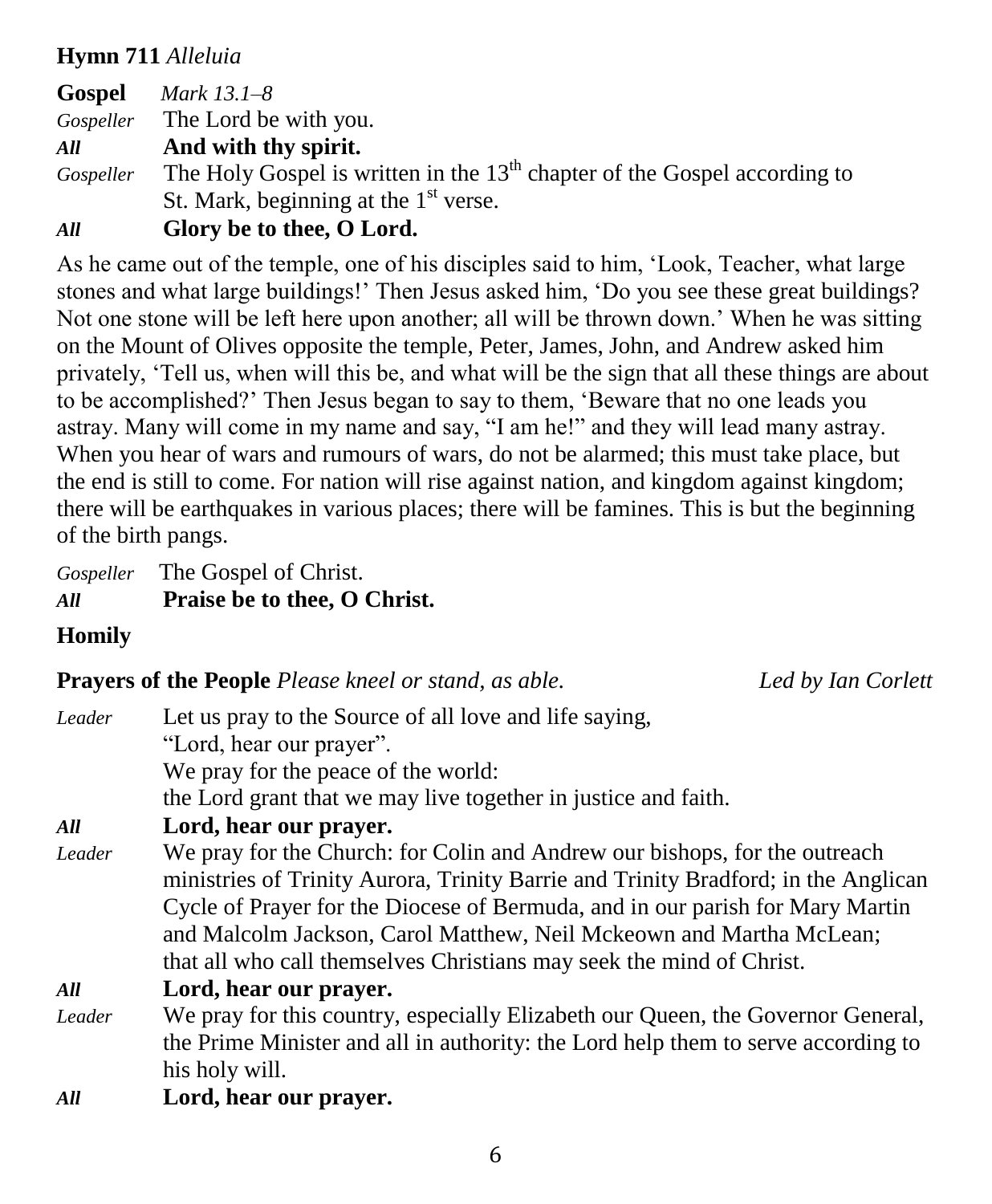| Leader                           | We pray for children and young people:                                                |
|----------------------------------|---------------------------------------------------------------------------------------|
|                                  | the Lord guide their growth and development.                                          |
| All                              | Lord, hear our prayer.                                                                |
| Leader                           | Let us pray for the sick, especially those for whom our prayers have been asked       |
|                                  | NN: the Lord deliver them and keep them in his love.                                  |
| All                              | Lord, hear our prayer.                                                                |
| Leader                           | We remember those who have died in the peace of Christ and those whose faith          |
|                                  | is known to God alone. Rest eternal grant unto them O Lord.                           |
| All                              | And let light perpetual shine upon them.                                              |
| Celebrant                        | Grant these our prayers O Father through Jesus Christ our Lord, who lives and         |
|                                  | reigns with thee and the Holy Spirit, one God, now and forever. Amen.                 |
| <b>Confession and Absolution</b> |                                                                                       |
| Celebrant                        | Hear what comfortable words our Saviour Christ saith unto all that truly turn to him: |
|                                  | Come unto me all that labour and are heavy laden, and I will refresh you.             |
|                                  | Matthew 11.28                                                                         |
|                                  | God so loved the world, that he gave his only-begotten Son, to the end                |
|                                  | that all that believe in him should not perish, but have eternal life.<br>John 3.16   |
|                                  |                                                                                       |

Hear also what Saint Paul saith: This is a true saying, and worthy of all to be received, that Christ Jesus came into the world to save sinners.

*1 Timothy 1.15*

Hear also what Saint John saith: If anyone sin, we have an Advocate with the Father, Jesus Christ the righteous; and he is the propitiation for our sins: and not for ours only, but also for the sins of the whole world. *1 John 2.1,2*

Let us confess our sins to almighty God.

*Silence is kept. Please kneel, as able.*

*Celebrant* Almighty God,

*All* **Father of our Lord Jesus Christ, maker of all things and judge of all people: we acknowledge and confess our manifold sins and wickedness, which we from time to time most grievously have committed, by thought, word and deed, against thy divine majesty. We do earnestly repent, and are heartily sorry for these our misdoings. Have mercy upon us, most merciful Father; for thy Son our Lord Jesus Christ's sake, forgive us all that is past; and grant that we may ever hereafter serve and please thee in newness of life, to the honour and glory of thy name; through Jesus Christ our Lord. Amen.**

*The Absolution is pronounced.*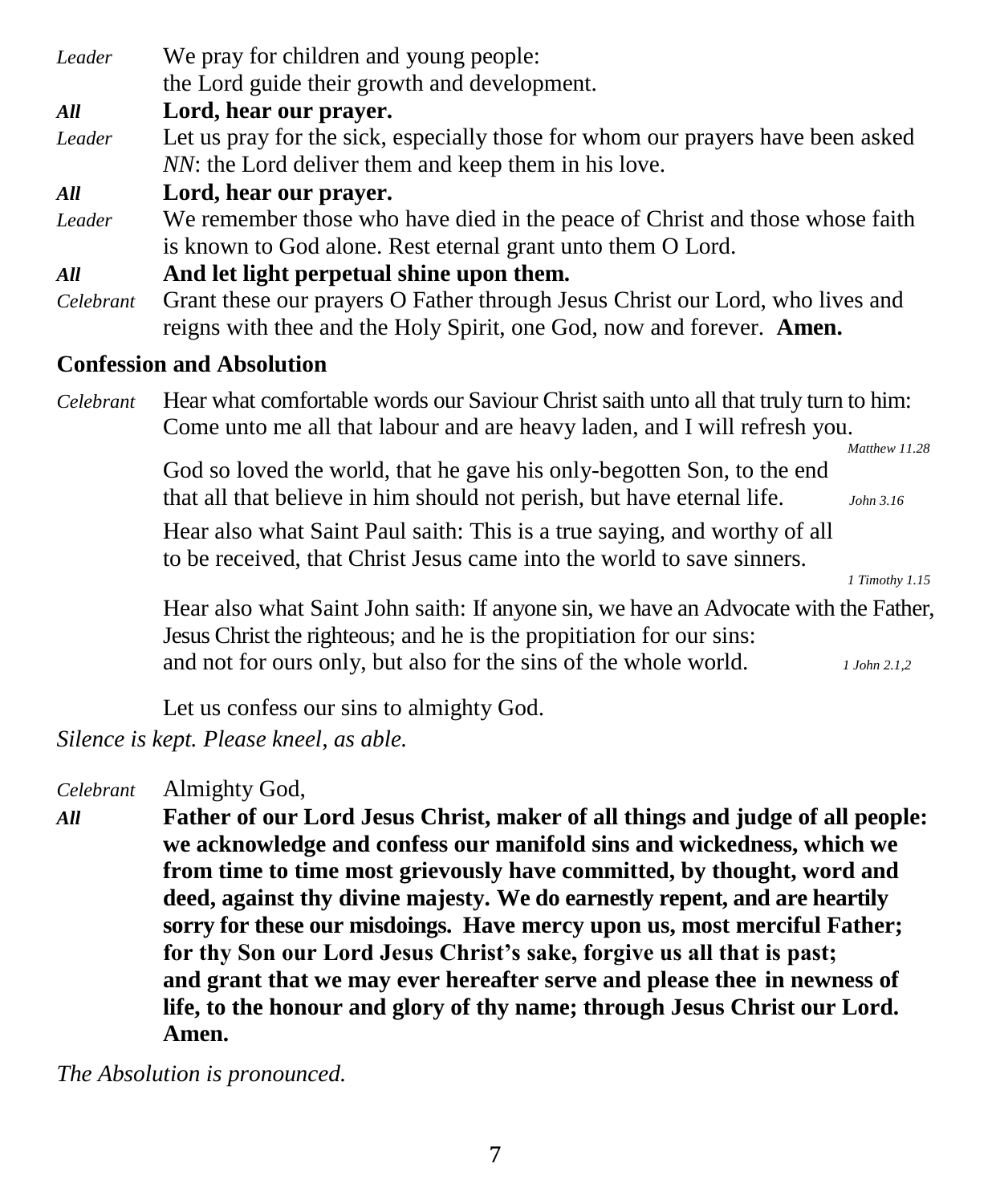## **Celebration of Holy Baptism**

| Cenebration of Hory Dapublic                                                                                                   |
|--------------------------------------------------------------------------------------------------------------------------------|
| The candidate for Holy Baptism will now be presented.                                                                          |
| I present Benjamin Matthew Oakley to receive the sacrament of baptism.                                                         |
| Will you be responsible for seeing that the child you present is nurtured in the<br>faith and life of the Christian community? |
| Parents and sponsors                                                                                                           |
| I will, with God's help.                                                                                                       |
| Will you by your prayers and witness help this child to grow into the full<br>stature of Christ?                               |
| Parents and sponsors                                                                                                           |
| I will, with God's help.                                                                                                       |
| The parents and sponsors who speak on behalf of Benjamin respond to the following questions:                                   |
| Do you renounce Satan and all the spiritual forces of wickedness that rebel<br>against God?                                    |
| I renounce them.                                                                                                               |
| Do you renounce the evil powers of this world which corrupt and destroy the<br>creatures of God?                               |
| I renounce them.                                                                                                               |
| Do you renounce all sinful desires that draw you from the love of God?                                                         |
| I renounce them.                                                                                                               |
| Do you turn to Jesus Christ and accept him as your Saviour?                                                                    |
| I do.                                                                                                                          |
| Do you put your whole trust in his grace and love?                                                                             |
| I do.                                                                                                                          |
| Do you promise to obey him as your Lord?                                                                                       |
| I do.                                                                                                                          |
| The celebrant addresses the congregation, saying,                                                                              |
| Will you who witness these vows do all in your power to support Benjamin<br>in his life in Christ?                             |
| We will.                                                                                                                       |
| Let us now pray for Benjamin who is to receive<br>the sacrament of new birth.                                                  |
| Deliver him, O Lord, from the way of sin and death.                                                                            |
| Lord, hear our prayer.                                                                                                         |
|                                                                                                                                |

*Leader* Open his hearts to your grace and truth.

*People* **Lord, hear our prayer.**

*Leader* Teach him to love others in the power of the Spirit.

*People* **Lord, hear our prayer.**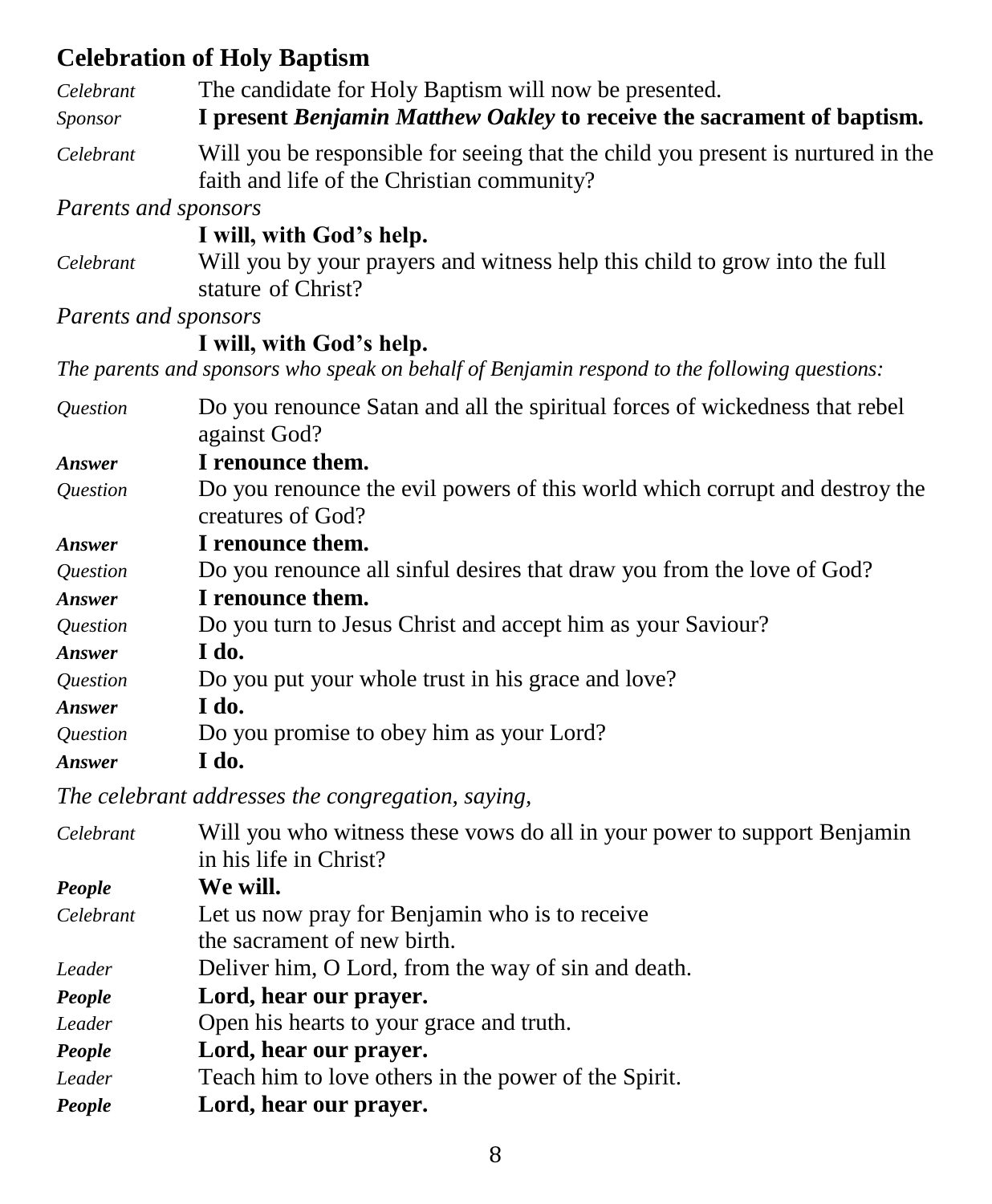| Leader | Send him into the world in witness to your love.                             |
|--------|------------------------------------------------------------------------------|
| People | Lord, hear our prayer.                                                       |
| Leader | Bring him to the fullness of your peace and glory.                           |
| People | Lord, hear our prayer.                                                       |
| Leader | Grant, O Lord, that all who are baptized into the death of Jesus Christ your |
|        | Son may live in the power of his resurrection and look for him to come again |
|        | in glory; who lives and reigns now and for ever. Amen.                       |

**Hymn 39** *You Are God's Work of Art*

#### **Thanksgiving over the Water**

| Celebrant     | The Lord be with you.                      |
|---------------|--------------------------------------------|
| <b>People</b> | And with thy spirit.                       |
| Celebrant     | Let us give thanks to the Lord our God.    |
| People        | It is right to give our thanks and praise. |

*Celebrant* We thank you, Almighty God, for the gift of water. Over water the Holy Spirit moved in the beginning of creation. Through water you led the children of Israel out of their bondage in Egypt into the land of promise. In water your Son Jesus received the baptism of John and was anointed by the Holy Spirit and the Messiah, the Christ, to lead us, through his death and resurrection, from the bondage of sin into everlasting life. We thank you, Father, for the water of baptism. In it we are buried with Christ in his death. By it we share in his resurrection. Through it we are reborn by the Holy Spirit. Therefore in joyful obedience to your Son, we bring into his fellowship those who come to him in faith, baptizing them in the name of the Father, and of the Son, and of the Holy Spirit. Now sanctify this water by the power of your Holy Spirit, that those who are cleansed from sin and born again, may continue for ever in the risen life of Jesus Christ our Saviour. To him, to you, and to the Holy Spirit, be all honour and glory, now and for ever. **Amen.**

*Celebrant* Let us join with those who are committing themselves to Christ and renew our own baptismal covenant.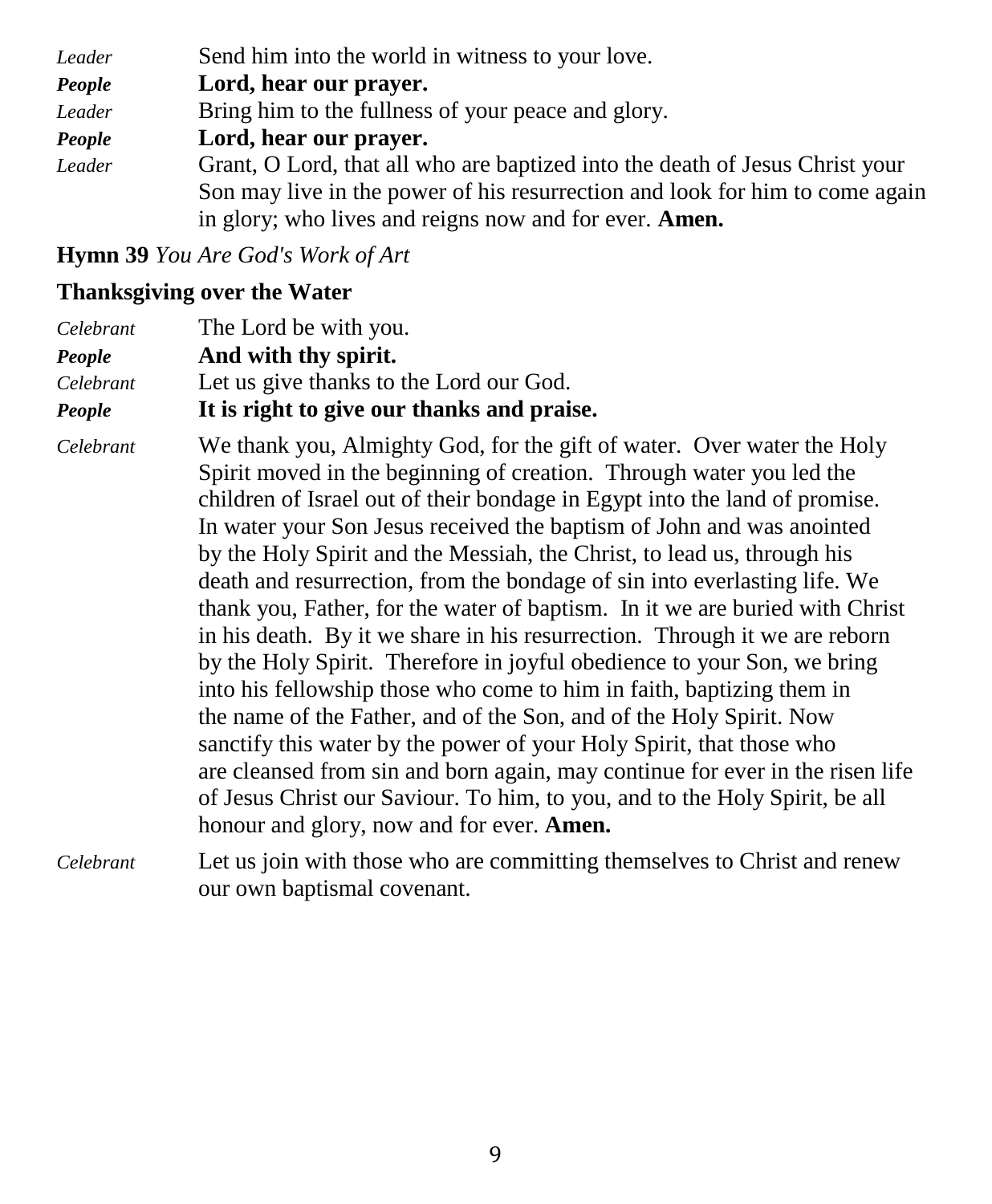# **The Baptismal Covenant**

| Celebrant | Do you believe in God the Father?                                                    |
|-----------|--------------------------------------------------------------------------------------|
| People    | I believe in God, the Father almighty, creator of heaven and earth.                  |
| Celebrant | Do you believe in Jesus Christ, the Son of God?                                      |
| People    | I believe in Jesus Christ, his only Son, our Lord. He was conceived by               |
|           | the power of the Holy Spirit and born of the Virgin Mary. He suffered                |
|           | under Pontius Pilate, was crucified, died, and was buried. He descended              |
|           | to the dead. On the third day he rose again. He ascended into heaven,                |
|           | and is seated at the right have of the Father. He will come again to                 |
|           | judge the living and the dead.                                                       |
| Celebrant | Do you believe in God the Holy Spirit?                                               |
| People    | I believe in God the Holy Spirit, the holy Catholic Church, the                      |
|           | communion of saints, the forgiveness of sins, the resurrection of the                |
|           | body, and the life everlasting.                                                      |
| Celebrant | Will you continue in the apostles' teaching and fellowship, in the breaking of       |
|           | bread, and in the prayers?                                                           |
| People    | I will, with God's help.                                                             |
| Celebrant | Will you persevere in resisting evil and, whenever you fall into sin, repent         |
|           | and return to the Lord?                                                              |
| People    | I will, with God's help.                                                             |
| Celebrant | Will you proclaim by word and example the good news of God in Christ?                |
| People    | I will, with God's help.                                                             |
| Celebrant | Will you seek and serve Christ in all persons, loving your neighbour as<br>yourself? |
| People    | I will, with God's help.                                                             |
| Celebrant | Will you strive for justice and peace among all people, and respect the              |
|           | dignity of every human being?                                                        |
| People    | I will, with God's help.                                                             |
| Celebrant | Will you strive to safeguard the integrity of creation and respect, sustain, and     |
|           | renew the life of the earth?                                                         |
| People    | I will, with God's help.                                                             |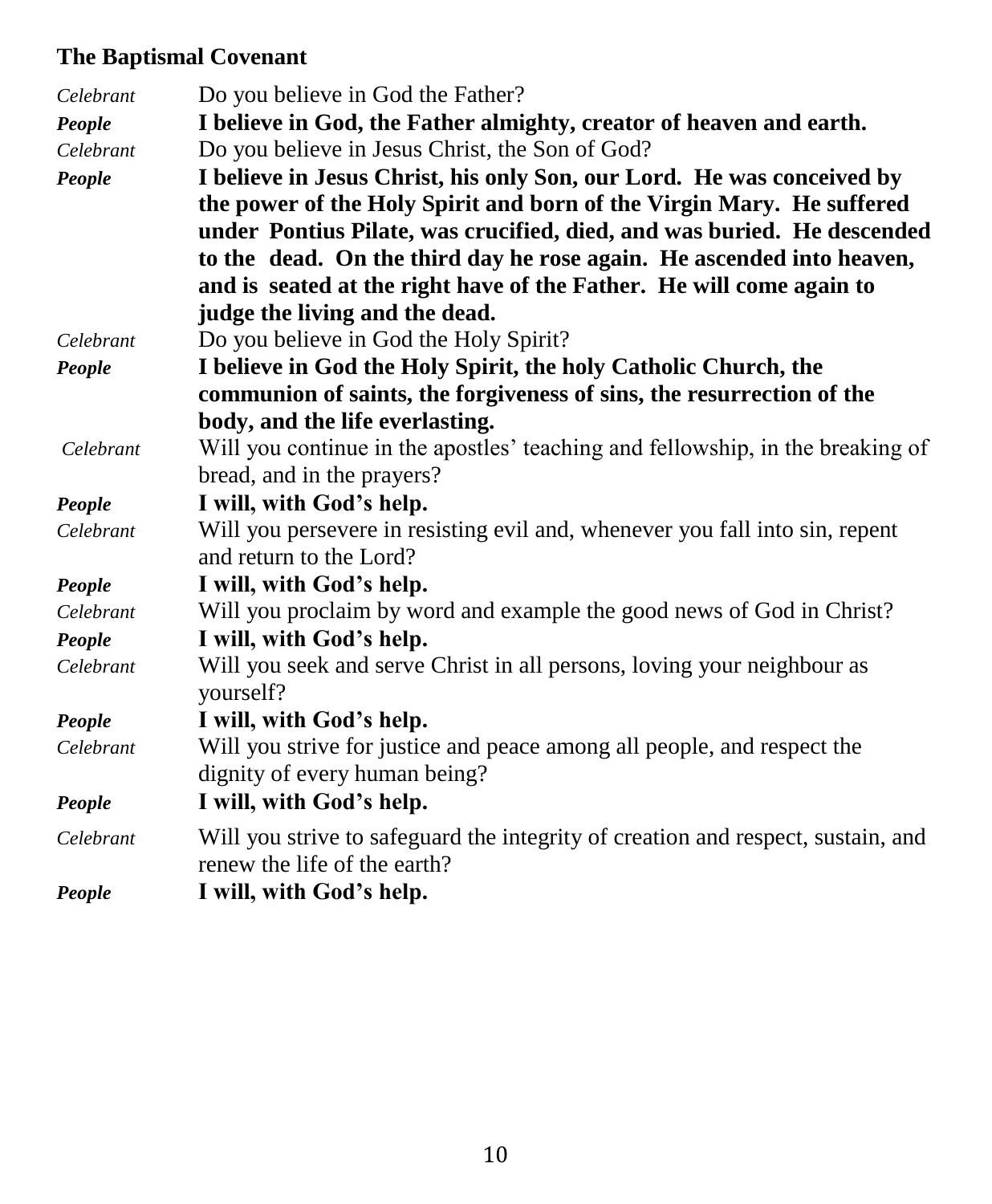#### **The Baptism**

| Celebrant | Benjamin Matthew, I baptize you in the name of the Father, and of the Son,<br>and of the Holy Spirit. Amen.                                                                                                                                                                                                                                                                                                                     |
|-----------|---------------------------------------------------------------------------------------------------------------------------------------------------------------------------------------------------------------------------------------------------------------------------------------------------------------------------------------------------------------------------------------------------------------------------------|
| Celebrant | I sign you with the cross, and mark you as Christ's own forever.                                                                                                                                                                                                                                                                                                                                                                |
| Celebrant | Heavenly Father, we thank you that by water and the Holy Spirit you have<br>bestowed upon these your servants the forgiveness of sin, and have raised<br>them to the new life of grace. Sustain them, O Lord, in your Holy<br>Spirit. Give them an inquiring and discerning heart, the courage to will and<br>to persevere, a spirit to know and to love you, and the gift of joy and wonder<br>in all your works. <b>Amen.</b> |

#### **Giving of the Light**

| Celebrant | Receive the light of Christ,                                            |
|-----------|-------------------------------------------------------------------------|
|           | to show that you have passed from darkness to light.                    |
| People    | Let your light so shine before others that they may see your good works |
|           | and glorify you Father in heaven.                                       |

*The newly baptized comes back to the front of the Church.*

*Celebrant* Let us welcome the newly baptized. *People* **We receive you into the household of God. Confess the faith of Christ crucified, proclaim his resurrection, and share with us in his eternal priesthood.**

#### **The Peace**

*Celebrant* The peace of the Lord be always with you.

#### *All* **And with thy spirit.**

*We invite you to share a sign of peace with those near you – a handshake, slight bow or other form of greeting. Please respect the wishes of those who prefer not to shake hands.*

#### **Celebration of the Eucharist**

**Hymn 629** *Jesus, Thy Blood and Righteousness* FULDA WALTON

#### **Prayer over the Gifts**

*Celebrant* Holy God, in this Eucharist we renew our baptismal covenant. Help us, through our offering this day, to renounce all things that draw us from your love. This we ask in the name of Jesus Christ our Lord. **Amen.**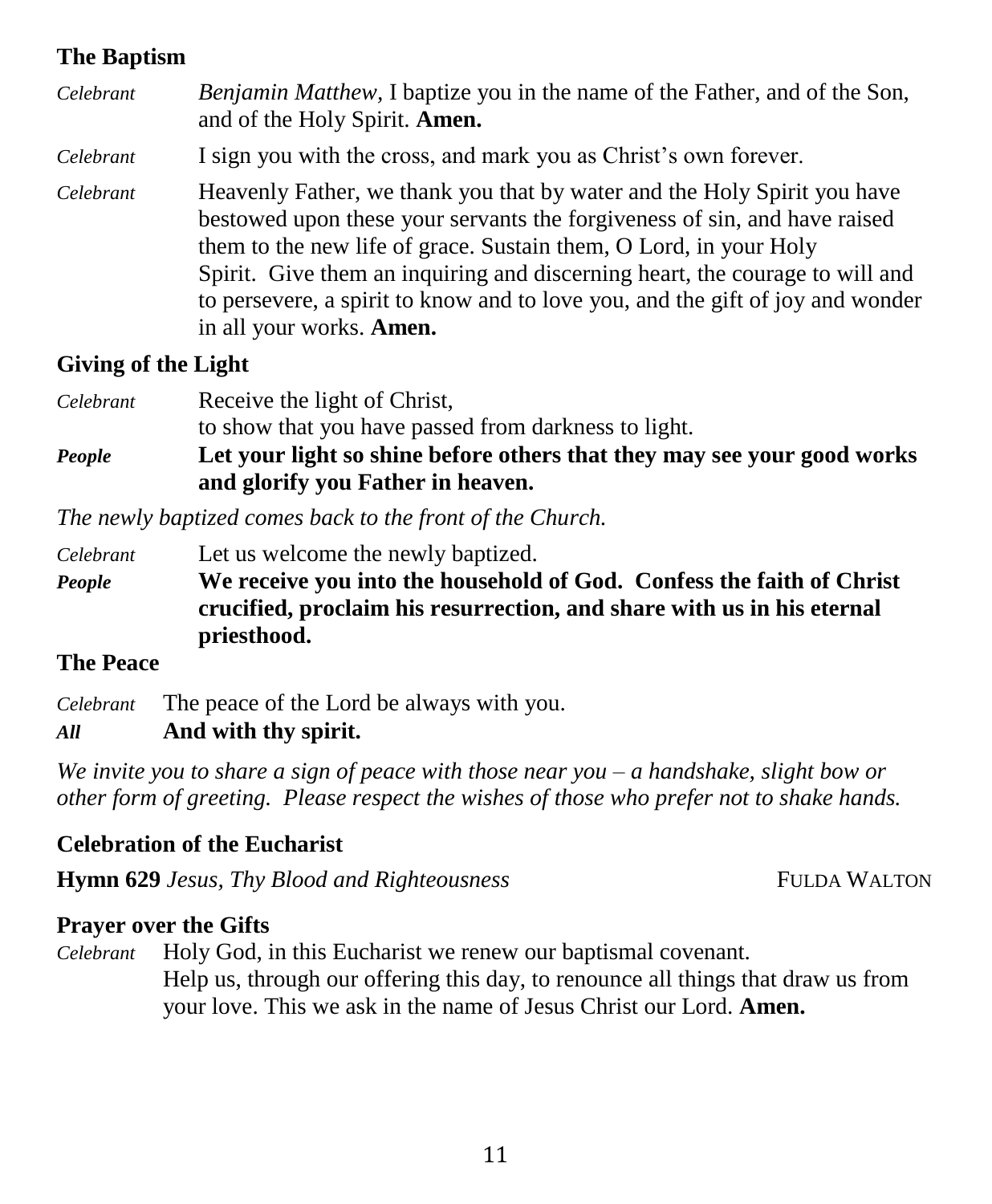### **Great Thanksgiving CP 682**

*Celebrant* The Lord be with you. *All* **And with thy spirit.** *Celebrant* Lift up your hearts. *All* **We lift them up unto the Lord.** *Celebrant* Let us give thanks unto our Lord God. *All* **It is meet and right so to do.** *Celebrant* It is very meet, right, and our bounden duty, that we should at all times, and in all places, give thanks unto thee, O Lord, holy Father, almighty, everlasting God, creator and preserver of all things. For thou art the fountain of light and life for all thy creation: Thou hast made us in thine own image, and dost raise us to new life in Jesus Christ our Saviour. Therefore with angels and archangels, and with all the company of heaven, we laud and magnify thy glorious name; evermore praising thee and saying:

*The Celebrant continues with the preface. Then is sung:*

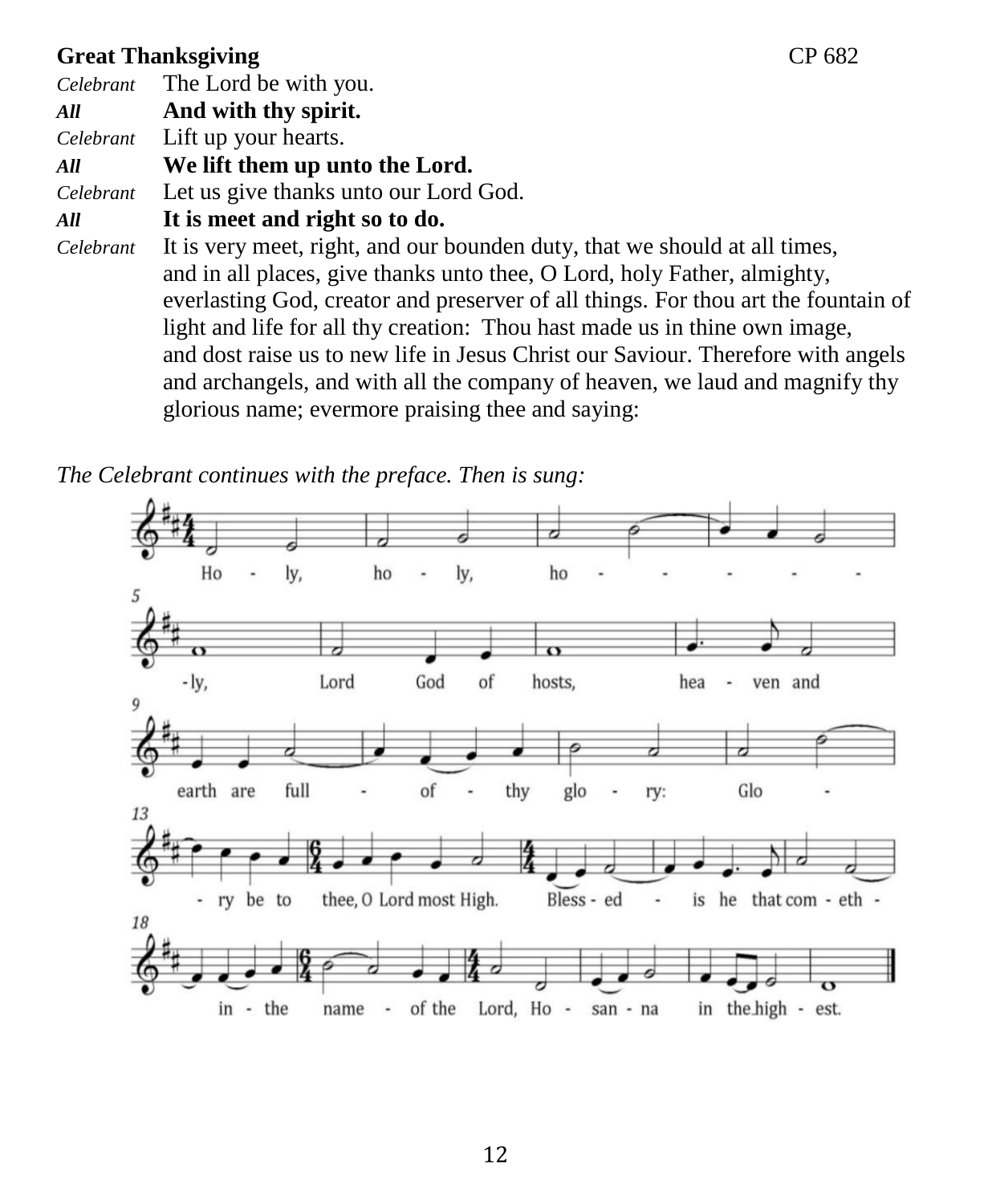*Celebrant* Blessing and glory and thanksgiving be unto thee, almighty God, our heavenly Father, who of thy tender mercy didst give thine only Son Jesus Christ to take our nature upon him, and to suffer death upon the cross for our redemption; who made there, by his one oblation of himself once offered, a full, perfect, and sufficient sacrifice, oblation, and satisfaction, for the sins of the whole world; and did institute, and in his holy Gospel command us to continue, a perpetual memorial of that his precious death, until his coming again. Hear us, O merciful Father, we most humbly beseech thee; and grant that we receiving these thy creatures of bread and wine, according to thy Son our Saviour Jesus Christ's holy institution, in remembrance of his death and passion, may be partakers of his most blessed body and blood; who, in the same night that he was betrayed, took bread; and, when he had given thanks, he brake it; and gave it to his disciples, saying, "Take, eat; this is my body which is given for you: do this in remembrance of me." Likewise after supper he took the cup; and when he had given thanks, he gave it to them, saying, "Drink ye all, of this; for this is my blood of the new covenant, which is shed for you and for many for the remission of sins: Do this, as oft as ye shall drink it, in remembrance of me. "Wherefore, O Father, Lord of heaven and earth, we thy humble servants, with all thy holy Church, remembering the precious death of thy beloved Son, his mighty resurrection, and glorious ascension, and looking for his coming again in glory, do make before thee, in this sacrament of the holy bread of eternal life and the cup of everlasting salvation, the memorial which he hath commanded:

### *All* **We praise thee, we bless thee, we thank thee, and we pray to thee, Lord our God.**

*Celebrant* And we entirely desire thy fatherly goodness mercifully to accept this our sacrifice of praise and thanksgiving, most humbly beseeching thee to grant, that by the merits and death of thy Son Jesus Christ, and through faith in his blood, we and all thy whole Church may obtain remission of our sins, and all other benefits of his passion; and we pray that by the power of thy Holy Spirit, all we who are partakers of this holy communion may be fulfilled with thy grace and heavenly benediction; through Jesus Christ our Lord, by whom and with whom, in the unity of the Holy Spirit, all honour and glory be unto thee, O Father Almighty, world without end. **Amen.**

**Lord's Prayer -** *Said together.*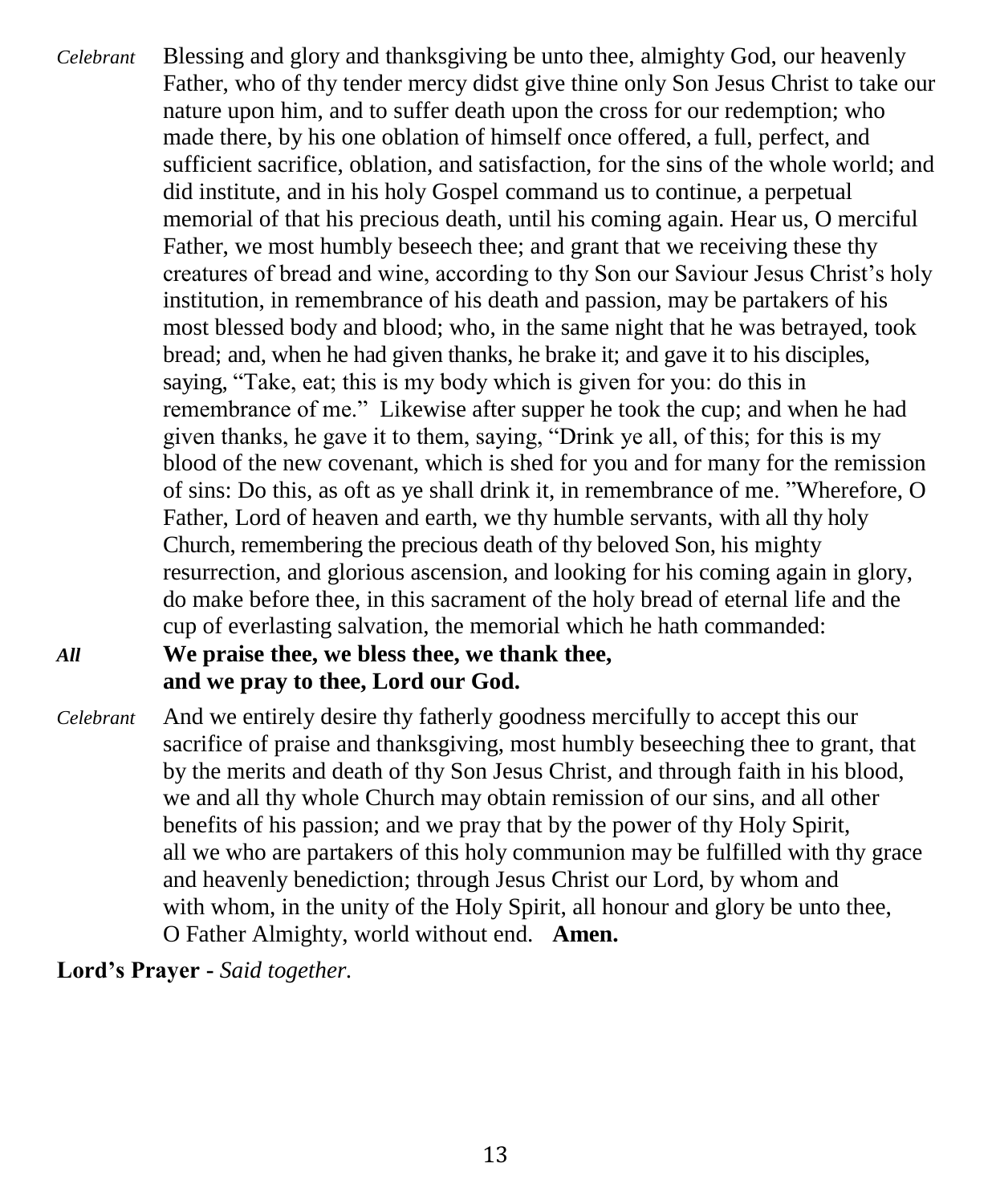#### **Breaking of the Bread**

*Celebrant* Christ our Passover is sacrificed for us;

*All* **therefore let us keep the feast.**

*Choir O Lamb of God, that takest away the sin of the world, have mercy upon us. O Lamb of God, that takest away the sin of the world, have mercy upon us. O Lamb of God, that takest away the sin of the world, grant us thy peace.*

#### **Holy Communion**

*All baptized Christians are welcome to receive Communion. Please do not dip the consecrated bread into the wine - Drinking from the chalice is considered safe from the point of view of public health. You are also welcome to receive only the bread, if you prefer. Indicate this by holding your arms crossed over your chest as the chalice passes; this is also a way to receive a blessing rather than communion. Gluten-free communion wafers are available – please let the administering priest know.*

**Hymn 74** For the Bread Which You Have Broken **COMNI DIE DIC MARIA 75** *With the Body That Was Broken* **PANIS VITAE** 

**Motet** *Here, O my Lord, I see Thee face to face* **PERCY WHITLOCK** 

*Here, O my Lord, I see Thee face to face; Here faith can touch and handle things unseen; Here would I grasp with firmer hands Thy grace; And all my weariness upon Thee lean.*

*Here would I feed upon the bread of God; Here drink with Thee the royal wine of heaven; Here would I lay aside each earthly load, And taste afresh the calm of sin forgiven.*

**Agnus Dei** PERCY WHITLOCK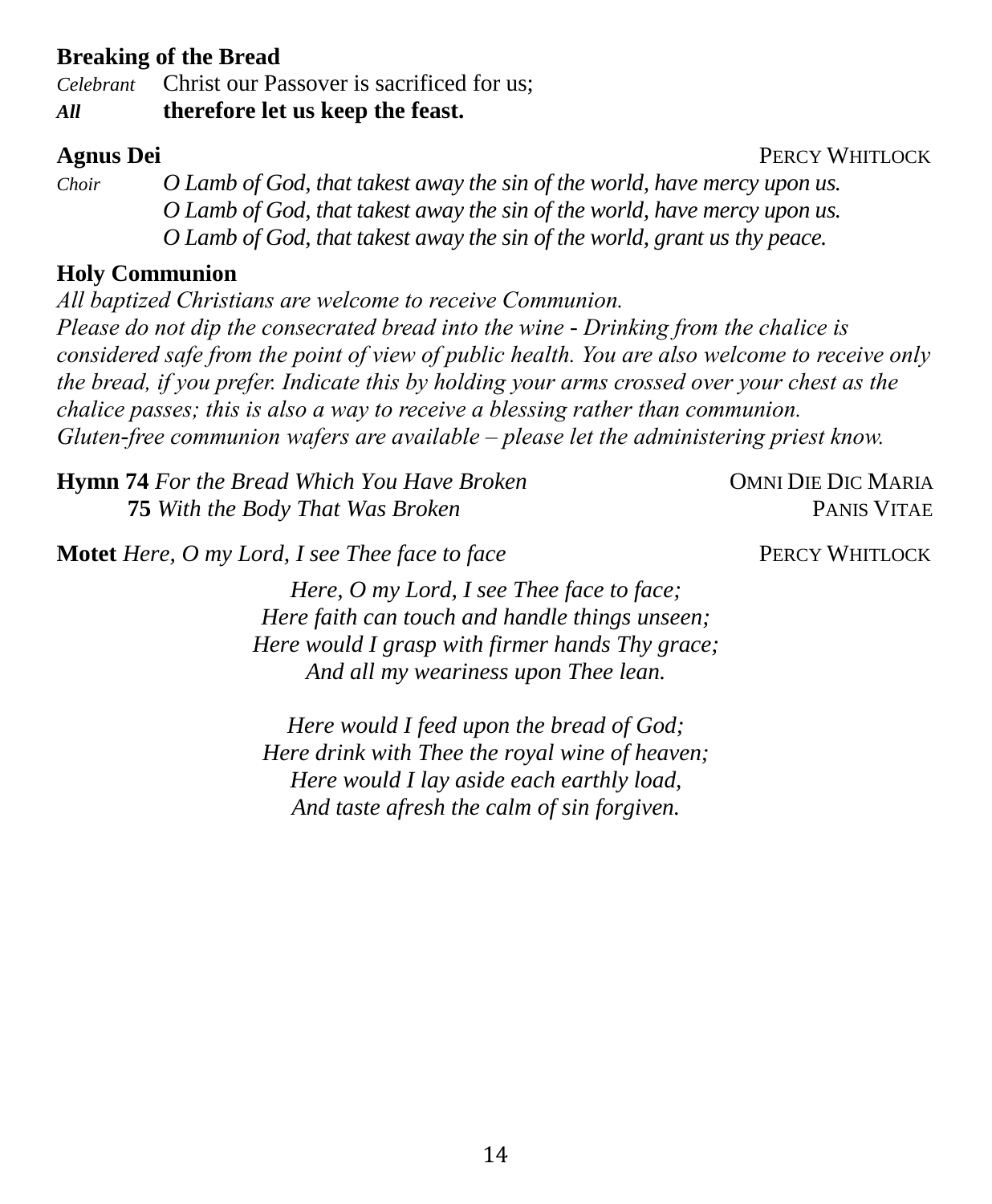#### **Prayer after Communion** *Please stand.*

*Celebrant* Gracious God, in this sacrament we have shared the body and blood of Christ. May we who have been nourished by holy things bear witness to his light, and share in his eternal priesthood; for he is Lord for ever and ever. **Amen.**

#### **Doxology**

*Celebrant* Glory to God, *All* **whose power, working in us, can do infinitely more than we can ask or imagine. Glory to God from generation to generation, in the Church and in Christ Jesus, for ever and ever. Amen.**

**Blessing**

**Announcements** *Please be seated.*

**Hymn** 354 *Come Thou Fount Of Every Blessing* NETTLETON

#### **Dismissal**

*Celebrant* Go in peace to love and serve the Lord.

*All* **Thanks be to God.** 

**Postlude** *Prelude and Fugue in e minor* **NICOLAUS BRÜHNS**